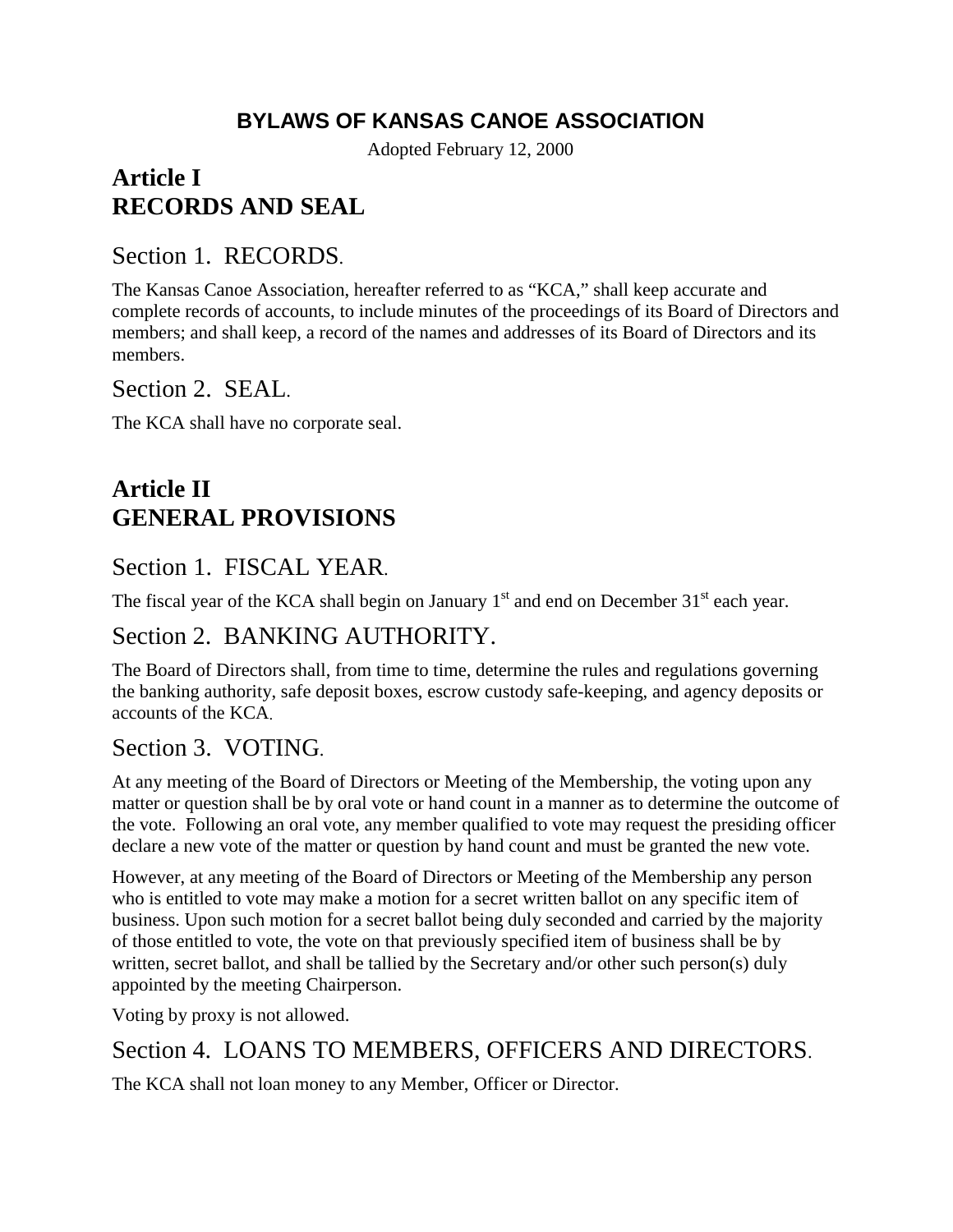## Section 5. FINANCE.

The KCA shall be a not-for-profit corporation. Dues and other assessments shall be for the defrayment of KCA expenses and funding KCA projects. Annual dues shall be established by the Board of Directors and may be changed as the Board of Directors sees fit. Lifetime Membership fee shall be established by the Board of Directors and may be changed as the Board of Directors may see fit.

### Section 6. EXPENDITURE OF FUNDS.

No officer, director, chairperson or member of the KCA may expend funds on behalf of or for the KCA without approval of the Board of Directors. The Board of Directors may set standing limits of pre-approved expenditure for certain offices to enable them to fulfill their duties.

# **Article III MEMBERS AND MEMBERSHIP**

### Section 1. GENERAL.

Membership is open to all persons and organizations who support the purposes of the KCA and accept the KCA Outdoor code.

## Section 2. MEMBERSHIP APPLICATION.

Membership may be obtained by completion of a membership application form and payment of dues to the KCA Treasurer.

## Section 3. CLASSES OF MEMBERSHIPS.

There shall be four (4) classes of membership in the KCA. They are:

- 1. *Active Member*. Active Members of the KCA shall include all individuals and families who have made application for membership and have paid dues as required. Each active membership is entitled to one vote on all matters submitted to a vote of the Members of the KCA pursuant to these Bylaws or the laws of the State of Kansas. Families may be represented by one or more active memberships. Dues shall be determined by the Board of Directors.
- 2. *Associate Member*. Associate Members of the KCA shall include any business or other organization that supports the purposes and goals of the KCA. Associate Members are entitled to one vote per membership. Dues shall be determined by the Board of Directors. Associate membership may allow for the member to advertise in the KCA newsletter or on the KCA Website, under the guidelines adopted by those committees, during the term of the Associate Membership.
- 3. *Life Member*. Life Membership in the KCA shall be conferred upon all persons qualifying for another class of membership upon the payment of a minimum one-time contribution in an amount determined by the Board of Directors. Life Members shall be entitled to all the rights and privileges conferred to the class of membership they would otherwise be assigned.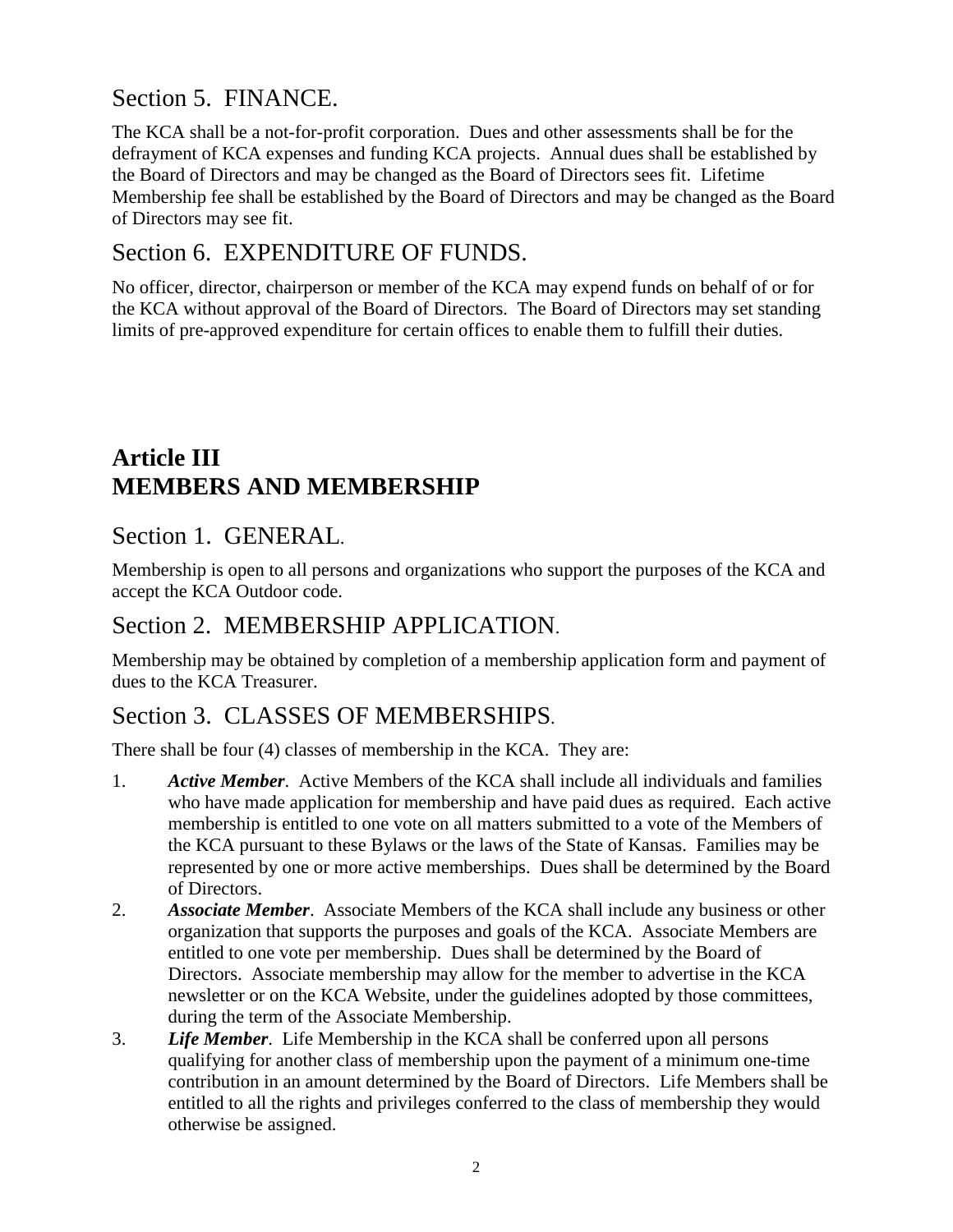4. *Honorary Member*. Honorary Membership may be conferred, by a two-thirds majority vote of the Board of Directors, upon those persons who have made outstanding contributions toward achievement of the purposes of the KCA. Honorary Members shall have all the rights and privileges of an active member. Honorary Membership may be conferred for a period as determined by the Board of Directors on a case by case basis.

Holding membership in the KCA, regardless of what class the membership may be, does not confer membership in any Chapter of the KCA. Chapter memberships and any dues associated with such Chapter membership, are conferred and charged by the KCA Chapter.

## Section 4. REMOVAL OF MEMBERS OF THE KCA.

The Board of Directors may, upon recommendation by the Internal Affairs committee, remove from membership any KCA Member deemed to have seriously violated the Outdoor Code, to have misconducted themselves or to have otherwise caused injury to the KCA. A majority vote of the entire Board of Directors is required to cancel membership. The President shall send a letter clearly stating reasons for cancellation to each Member affected. Each member shall have the right to Board of Directors review of a written appeal submitted to the Board of Directors within thirty (30) days of the notice of cancellation.

## Section 5. DUES.

.

All dues are due and payable on January  $1<sup>st</sup>$  of each year, for the ensuing year. Any member whose dues are not paid by April  $1<sup>st</sup>$  of each year shall be considered delinquent. Members that are delinquent in their dues shall have their membership terminated and their names shall be removed from the membership directory and active mailing lists. Membership for delinquent members may be reinstated by payment of current dues.

### Section 6. MEETINGS OF THE MEMBERSHIP OF KCA.

#### Sub-Section A. PRESIDING OFFICER AND ORDER OF BUSINESS

Meetings of the Membership shall be presided over by the President, in his/her absence, by the President-Elect. If both the President and the President-Elect are absent, a chairperson may be chosen from the members of the Board of Directors present by a majority of the Memberships present. If the Secretary is not present, the chairperson may choose a person from those members of the Board of Directors present to act as secretary at that meeting. If no member of the Board of Directors is present, the Chairperson and/or acting Secretary may be any Member of the KCA.

#### Sub-Section B. VOTING RIGHTS.

Each Membership shall have one (1) vote on all matters coming before any meeting of membership.

Sub-Section C. ANNUAL MEETING OF THE MEMBERSHIP.

The Annual Meeting of the Membership shall be held:

a) *Time* The meeting shall be held in January or February of each fiscal year.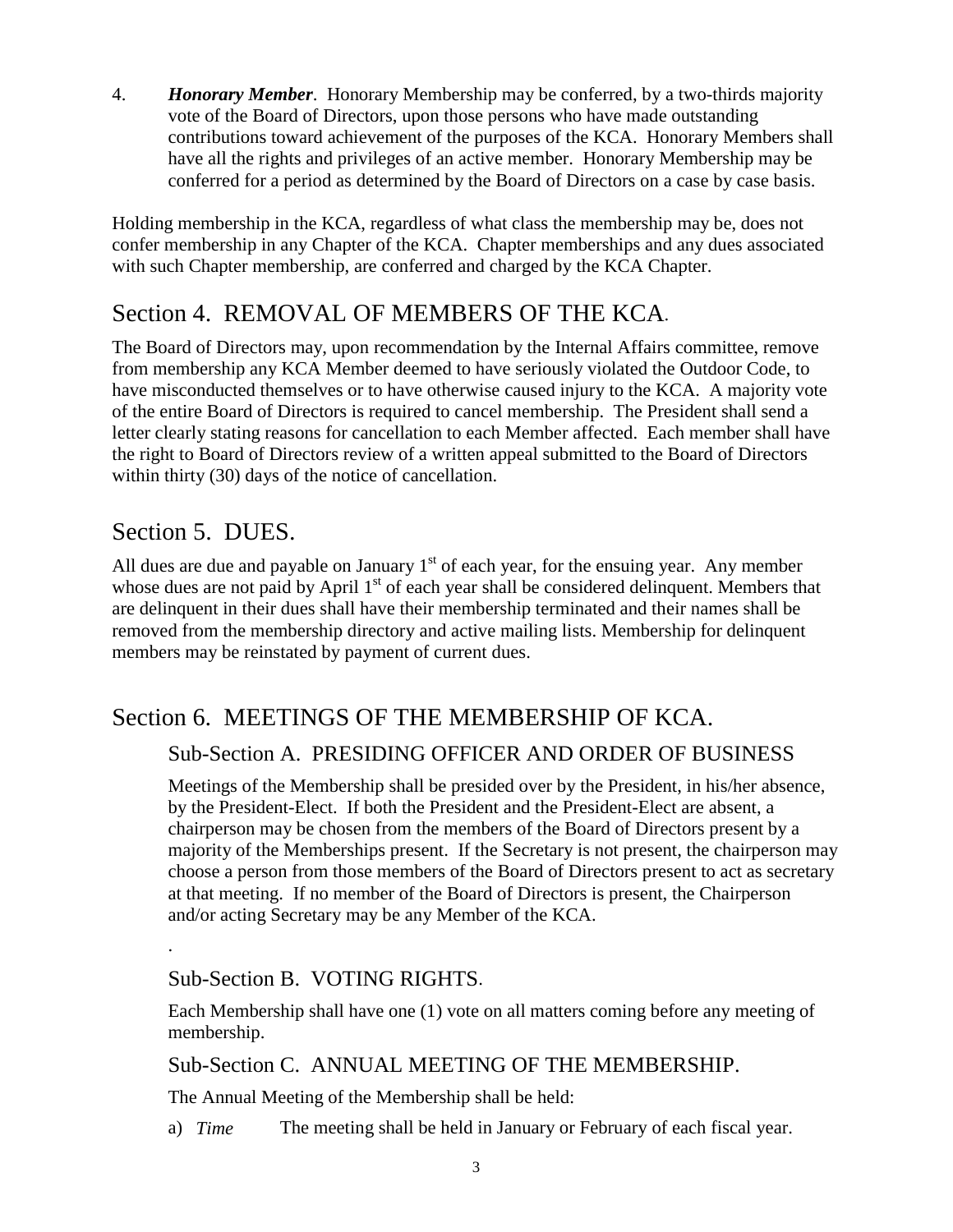- b) *Place* The President shall designate a location and time for the meeting. The location must be within the state of Kansas
- c) *Notice* Written notice stating the place, day and hour of the meeting shall be delivered in either of the following two methods: 1) By mail not less than ten (10) days, nor more than thirty (30) days before the date of the meeting. If mailed, said notice shall be deemed delivered when deposited in the United States mail, addressed to the Member at his, or her, address as it appears in the records of the KCA, with postage applied; or 2) by publishing the place, day and hour of the meeting in an issue of the KCA's newsletter, said issue to be mailed in either the month of October, November or December preceding the meeting.
- d) *Quorum* A quorum shall be constituted by attendance of at least one member.
- e) *Order of Business* (to be instituted at the 2001 Annual Meeting and continued for each Annual Meeting thereafter)
	- 1. Elect a President if no President-Elect has previously been elected. If a President-Elect has previously been elected, that person shall be installed as the President after the meeting has been called to order. If elected at the meeting, the President is therefor installed immediately upon election.
	- 2. The President shall appoint a Secretary, and a Treasurer. The President shall appoint a Chairperson to each Standing Committee. Upon approval by the membership, these officers and directors are installed. Upon request by any member, these officers and directors shall be voted upon individually. If any officer or Standing Committee Chairperson has not been appointed or has not been approved by the membership, nominations shall be taken from the membership for those positions and the membership shall vote to elect such. Positions that are still not filled due to lack of nomination, acceptance, approval or other reason shall be deemed vacant.
	- 3. Elect At-Large Directors to the Board of Directors. Nominations shall be taken from the membership for these positions and the membership shall vote to elect such. Positions that are still not filled due to lack of nomination, acceptance, approval or other reason shall be deemed vacant.
	- 4. The remaining order of business shall be determined by the Presiding Officer

#### Sub-Section D. SPECIAL MEETINGS OF THE MEMBERSHIP.

Special Meetings of the Membership may be called for any purpose provided that purpose is lawful and authorized under these Bylaws. A majority of all of the entire Board of Directors may call a Special Meeting of the Membership for any purpose. The President shall call a special meeting at the request of ten percent (10%) or more of the Members of the KCA.

- a) *Time* The meeting shall be held within sixty (60) days of the request.
- b) *Place* The President shall designate a location and time for the meeting. The location must be within state of Kansas.
- c) *Notice* Written notice stating the place, day hour and purpose of the meeting shall be delivered in either of the following two methods: 1)By mail not less than ten (10) days, nor more than thirty (30) days before the date of the meeting. If mailed, said notice shall be deemed delivered when deposited in the United States mail,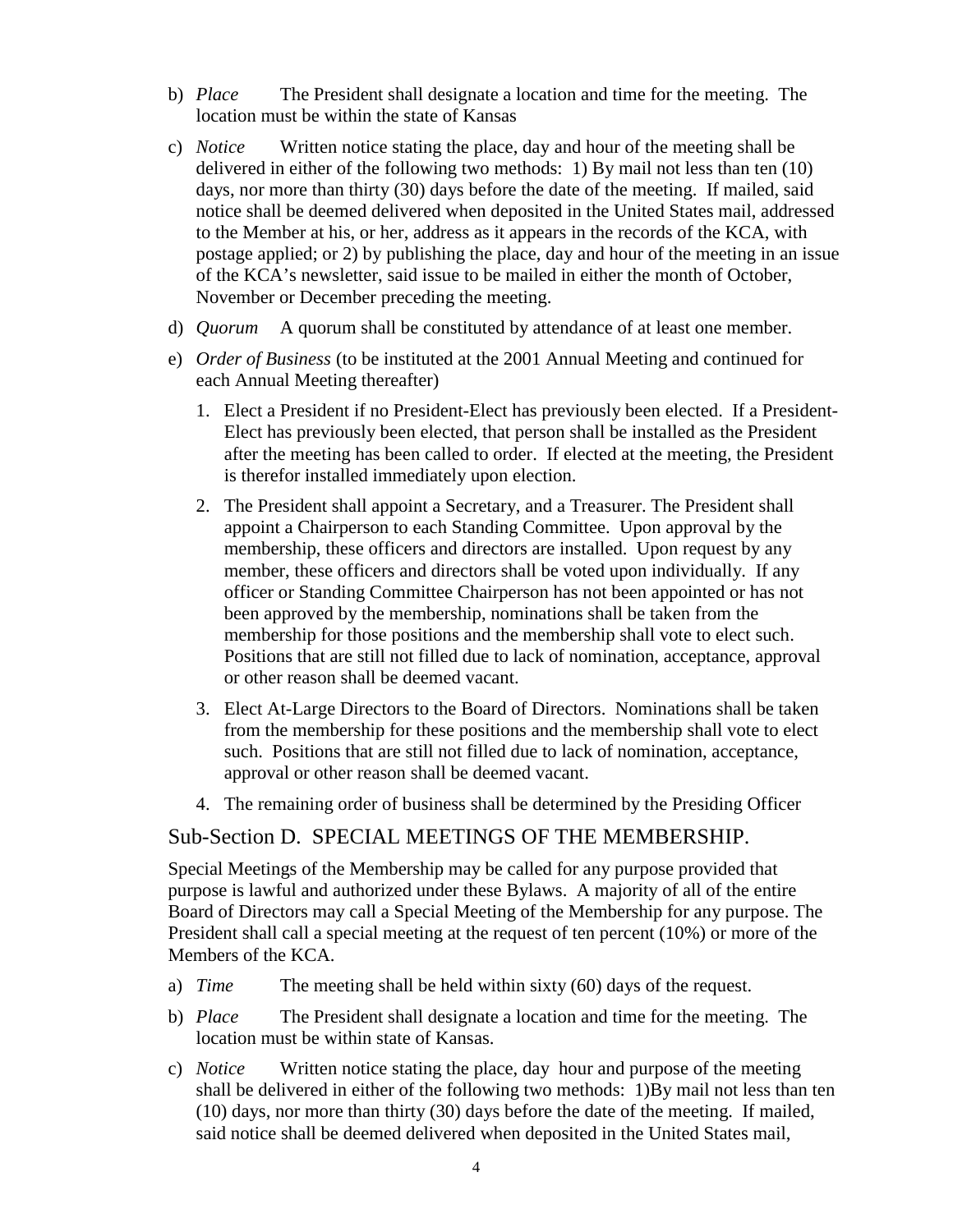addressed to the Member at his, or her, address as it appears in the records of the KCA, with postage applied; or 2) by publishing the place, day and hour of the meeting in an issue of the KCA's newsletter, said issue to be mailed not less than ten (10) days, nor more than thirty (45) days before the date of the meeting

- d) *Quorum* A quorum shall be constituted by attendance of at least ten percent (10%) of the members on the membership roll at the time of the meeting notice.
- e) *Order of Business* The order of business at any Special Meeting of the Members shall be determined by the Presiding Officer

### Section 7. POWERS AND DUTIES OF THE MEMBERSHIP.

In addition to the other powers and duties enumerated above, the membership of the KCA, through the annual and any special meetings of Membership, shall determine the overall policies of the KCA.

## **Article IV BOARD OF DIRECTORS**

## Section 1. GENERAL.

The property and affairs of the KCA shall be managed by its governing body, the Board of Directors. The Board of Directors is vested with unlimited powers and authorities except as may be expressly limited by law, the Articles of Incorporation or by these Bylaws.

#### Sub-Section A. THE BOARD OF DIRECTORS SHALL:

- (1) Supervise, control, direct and manage the property, affairs and activities of the KCA.
- (2) Determine the specific policies of the KCA.
- (3) Do all lawful things for and on behalf of the KCA.
- (4) Exercise all of its powers, privileges or franchises.
- (5) Seek the effectuation of its goals and purposes.

#### Sub-Section B. THE BOARD OF DIRECTORS SHALL NOT:

- (1) Authorize or commit the KCA to engage in any activity not permitted by these Bylaws, The Articles of Incorporation or by a Not-for-profit corporation organized under the laws of the State of Kansas.
- (2) Use any of the powers of the KCA to carry on any activities detrimental to the purposes of the KCA.
- (3) Use of income or property of the KCA except for such charitable, educational and recreational purposes as the Board of Directors may deem advisable.

## Section 2. NUMBER, TERM AND SELECTION OF DIRECTORS.

The number of directors of the KCA shall be not less than three (3) nor more than seventeen (17).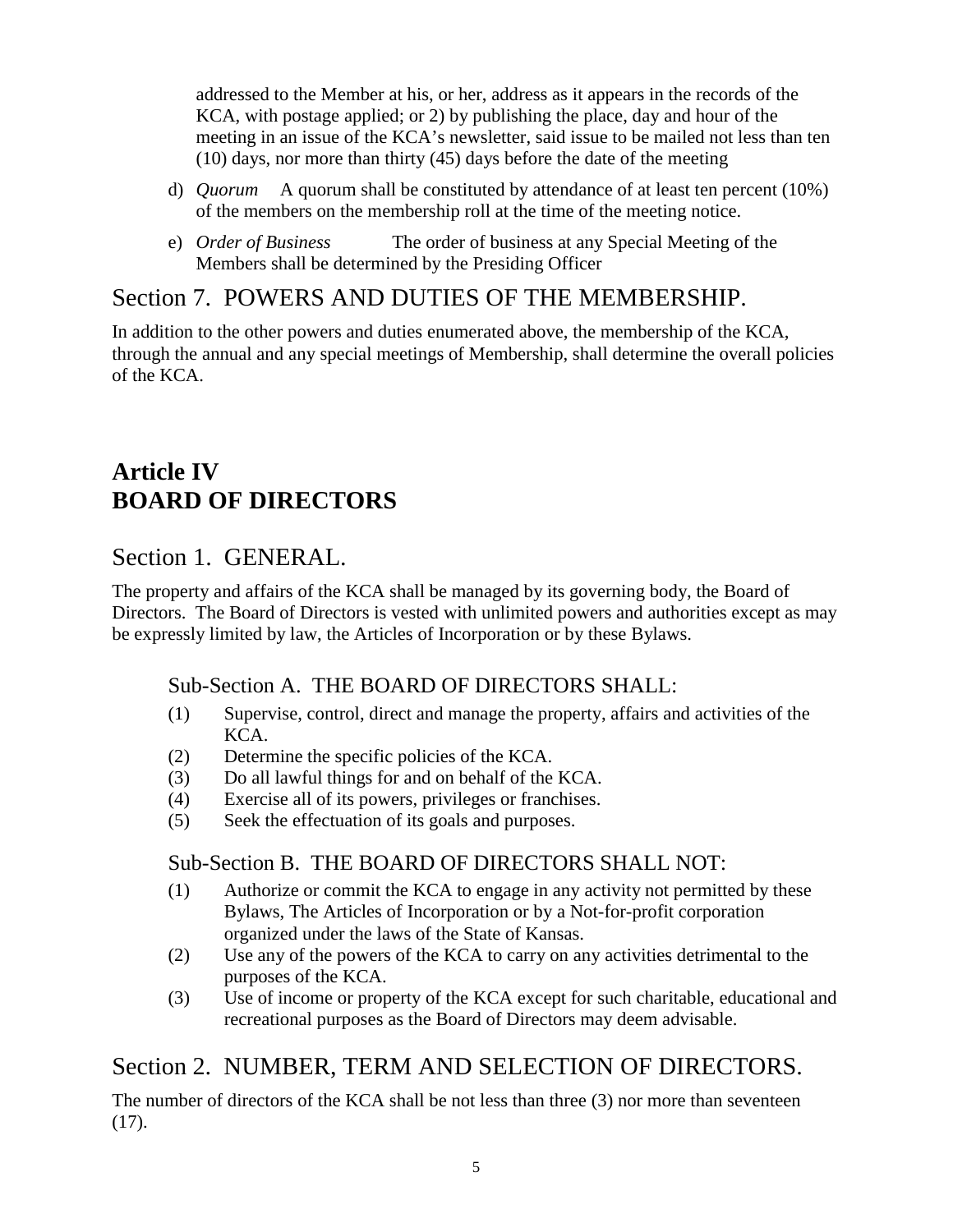The term of each director shall be determined by the term of the office, committee chair, or elected term held by that director.

Directors of the KCA shall be:

- The President of the KCA.
- The President-Elect of the KCA.
- The Immediate Past-President of the KCA.
- The Secretary of the KCA.
- The Treasurer of the KCA.
- The Chairperson of each Standing Committee identified in Section 1 of Article VII.
- (to become effective at the 2001 Annual Meeting) A maximum of four (4) At-Large Directors, providing that the addition of such a director does not cause the total of directors to be more than seventeen (17). At-Large Directors serve a term of approximately one year, serving from election at the Annual Meeting of the Membership until the Annual Meeting of the Membership the following year. At-Large Directors may not hold any other KCA position that would entitle them to be a Director.
- The Representative of each Chapter as described in Section 3 of Article VI.

A KCA member is allowed to hold multiple positions as an Officer, Standing Committee Chairperson or Chapter Representative, but despite holding multiple such positions, no Director shall be entitled to more than one vote on the Board of Directors.

## Section 3. RESIGNATION.

Any director may resign at any time by giving written notice to the Secretary or President of the KCA. Such resignation shall take effect at the time specified. Unless otherwise specified, acceptance of such resignation shall not be necessary to make it effective. Any resignation by a director is also a resignation of the office or chairpersonship held by that person.

## Section 4. REMOVAL OF DIRECTORS.

Any Director may be removed from the Board of Directors at any Regular, Annual or Special Meeting of the Board of Directors, by a two-thirds vote of all of the entire Board of Directors. Directors removed from the Board of Directors in this manner, except those serving as a Chapter Representative, are also deemed removed from any and all officer positions and/or Committee Chairperson positions, whether elected or appointed. Any director who is absent from two or more consecutive meetings of the Board of Directors may be removed unless the reason for such absence has been approved by a majority of the Board of Directors present at any meeting in which the issue is raised. No director may be removed from the Board of Directors except for neglect of duty, misconduct, serious violations of the Outdoor Code, actions detrimental to the KCA as determined by the Board of Directors or for excessive absences.

## Section 5. VACANCIES.

Vacancies shall be filled by Presidential appointment with the approval of the Board of Directors. A vacant director position shall be filled for its unexpired term. If both President and President-Elect should become vacant, the position shall be filled by majority vote of the Board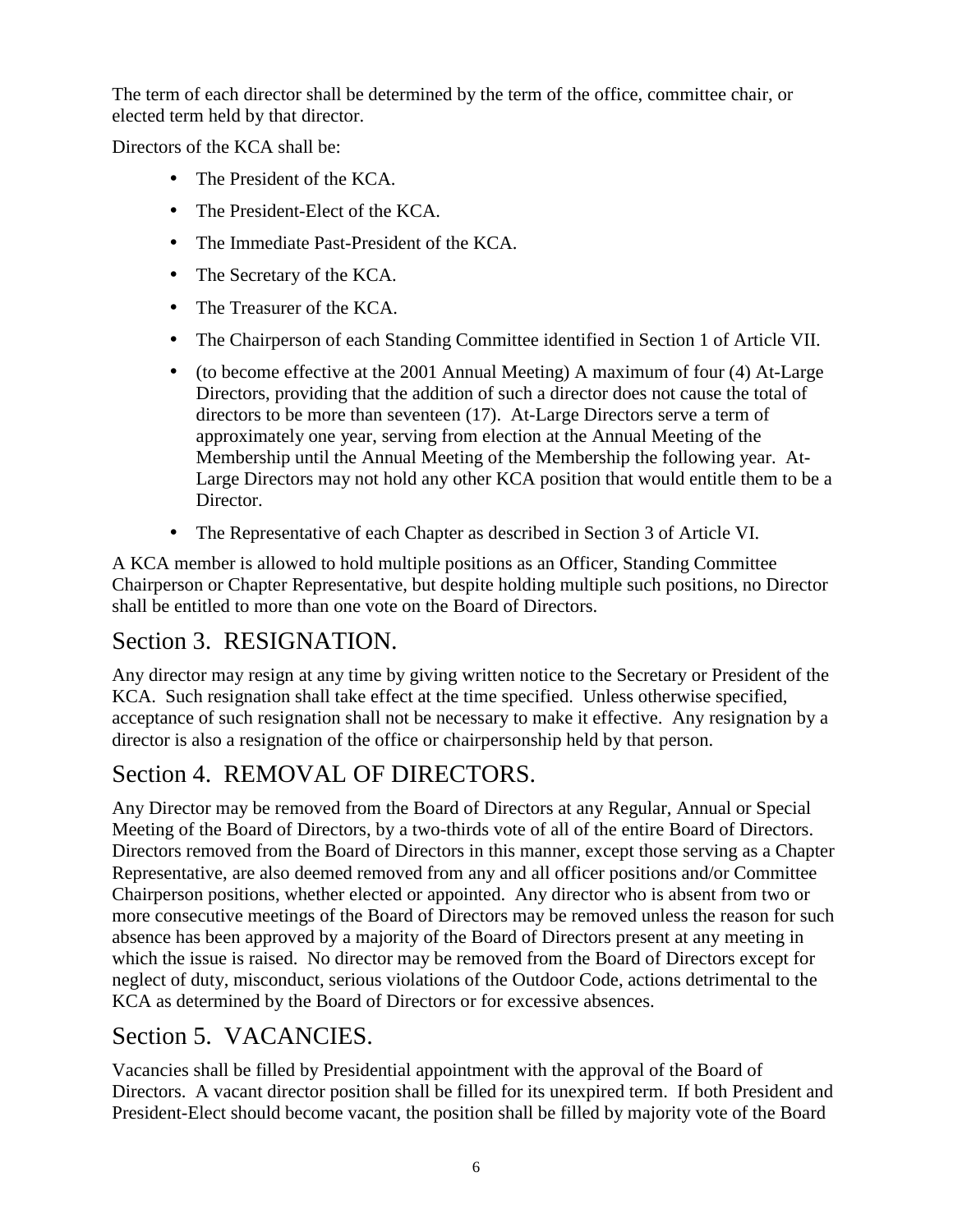of Directors. A vacant position of Immediate Past-President shall not be filled. The filling of a vacant position shall be also deemed to fill the associated officer position.

If a vacancy should occur during any Regular, Special or Annual Meeting of the Board of Directors, the vacancy may be filled by the affirmative vote of a majority of the remaining directors regardless if it is less than a quorum of the Board of Directors, unless otherwise provided for by law. Any director elected to fill a vacancy shall be elected for the unexpired term.

## Section 6. MEETINGS OF THE BOARD OF DIRECTORS

#### Sub-Section A. LOCATION OF MEETINGS.

With the exception of the Annual Board Meeting, all meetings of the Board of Directors shall be held at such time and place as designated by the President with approval by poll or vote of at least one-half of the entire Board of Directors. Any meeting to be held outside the state of Kansas must have approval by poll or vote of at least two-thirds of the entire Board of Directors. The President may use any combination of mail, electronic mail, telephone, or personal meetings to poll the Board of Directors if such meeting time and place is not established during any meeting of the Board of Directors.

#### Sub-Section B. QUORUM.

A quorum at any meeting of the Board of Directors shall consist of a majority of all the directors. Where a quorum is present, the directors present at a duly organized meeting may continue to transact business until adjournment or until such time that a quorum is no longer present. In the absence of a quorum, those present may adjourn the meeting to a future date and place

#### Sub-Section C. VOTING.

Each director shall be entitled to one vote on all questions coming before the meeting. If any person should concurrently hold more than one position listed in Section 2 of Article IV that entitles them to be a member of the Board of Directors, that person shall still be entitled to only one vote, not multiple votes.

#### Sub-Section D. ANNUAL BOARD MEETING.

The Board of Directors shall hold an Annual Board Meeting each year. This meeting shall be held on the same date and in the same place as and immediately following the Annual Meeting of the Membership required in Sub-Section C, Section 6 of Article III. Since these two meetings shall be always held in such manner, for members of the Board of Directors, a notice of the Annual Meeting of the Membership will be also deemed as a notice of the Annual Meeting of the Board of Directors, though the meeting of the Board of Directors need not be mentioned in said notice. If a quorum is not present the President, shall designate the alternate time and location of the Annual Board Meeting. Any KCA member is welcome to attend this meeting.

#### Sub Section E. REGULAR BOARD MEETING.

The Regular Meeting of the Board of Directors shall be held in a season other than the Annual Board Meeting. Written notice of each Regular Board Meeting stating the place, day, and hour of the meeting shall be mailed or delivered, to each director at least ten (10) days before the meeting is to be held. If mailed, such notice shall be deemed delivered when deposited in the United States mail, with postage thereon, addressed to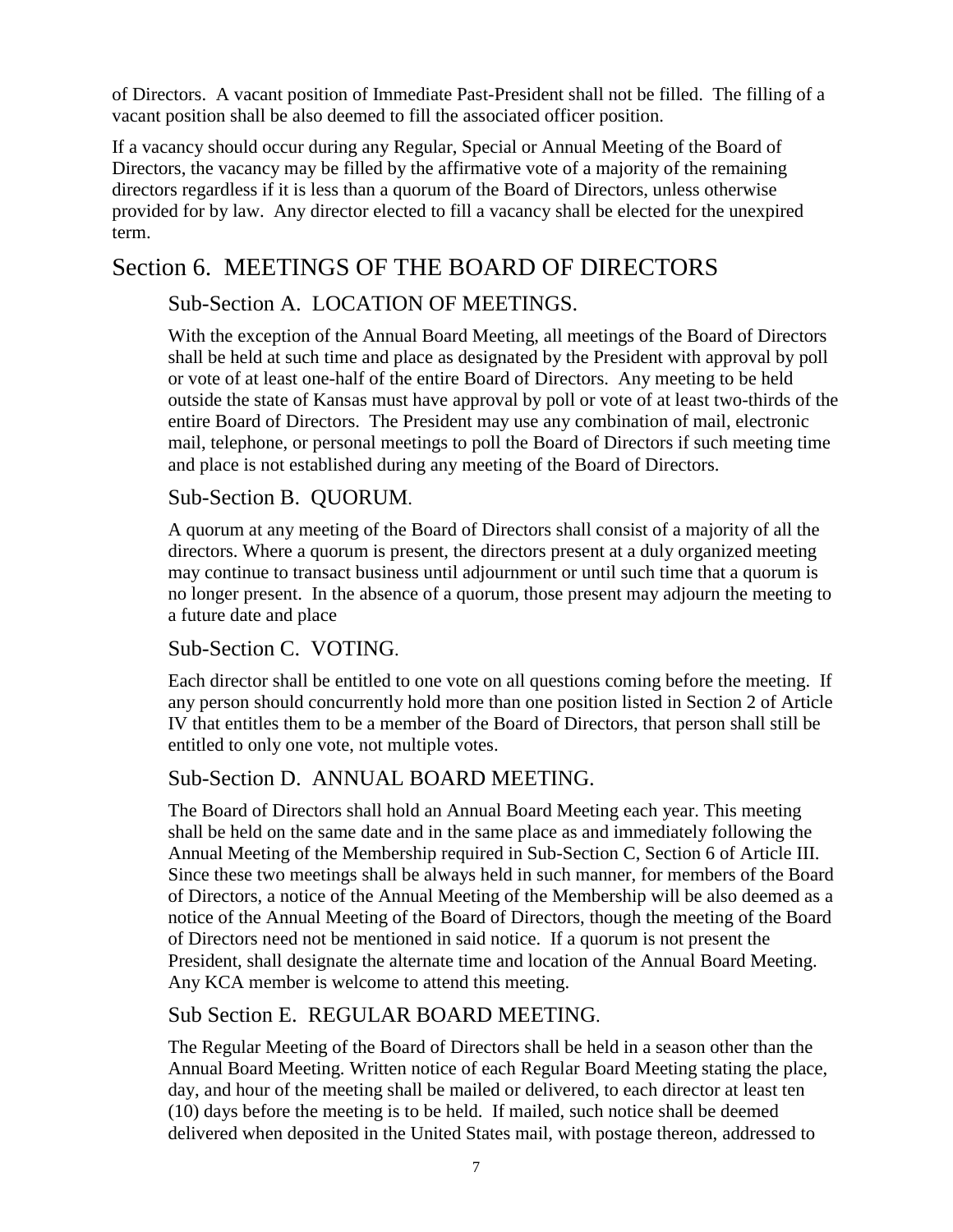the director at his or her address as it appears in the records of the KCA. Notice of the Regular Board Meeting may also be accomplished by publishing such notice in the last KCA newsletter to be mailed before the meeting, providing such newsletter is mailed at least ten (10) days before the meeting is to be held. Directors may also receive notification by email or telephone if they have so notified the President that they will accept such notification of Meetings of the Board of Directors. Any KCA member is welcome to attend this meeting.

#### Sub-Section F. SPECIAL BOARD MEETINGS.

Special Meetings of the Board of Directors may be called at any time by the President or President-Elect, or upon the request of a majority of the entire Board of Directors. Written notice of each Special Board Meeting stating the place, day, hour and purpose of the meeting shall be mailed or delivered, to each director at least ten (10) days before the meeting is to be held. If mailed, such notice shall be deemed delivered when deposited in the United States mail, with postage thereon, addressed to the director at his or her address as it appears in the records of the KCA. Notice of a Special Board Meeting may also be accomplished by publishing such notice in the last KCA newsletter to be mailed before the meeting, providing such newsletter is mailed at least ten (10) days before the meeting is to be held. Directors may also receive notification by email or telephone if they have so notified the President that they will accept such notification of Meetings of the Board of Directors.

The Board of Directors may hold meetings Special Meetings of the Board of Directors by means of phone conferencing, audio conferencing, audio & video conferencing, electronic mail, or other means deemed acceptable. Such meetings do not require advance notice, although the President or Presiding Officer must make a good faith attempt to give notice, contact and involve ALL members of the Board of Directors. The quorum for such Special Meetings is at least three-fourths of the entire Board of Directors. Motions must be passed by a majority of the entire Board of Directors. The Annual Board Meeting and the Regular Board Meeting shall not be held in this manner.

### Section 7. COMPENSATION.

Directors shall not receive any compensation or salary whatsoever for their services as such. Expenses incurred pursuant to their duties, if any may be allowed by resolution of the directors. Nothing in this section shall be construed to preclude any director serving the KCA in any other capacity and receiving compensation therefore.

## **Article V OFFICERS**

### Section 1. NUMBER AND SELECTION.

The officers of the KCA shall be a President, President-Elect, Secretary, Treasurer and the Immediate Past-President. Each officer must hold a KCA membership.

**President –** The President-Elect shall be installed as President at the Annual Meeting of the Membership.

**President-Elect** - The President-Elect shall be elected by ballot not later than the last quarter of each year. This election shall take place as a mail-in ballot. The nominee(s) for President-Elect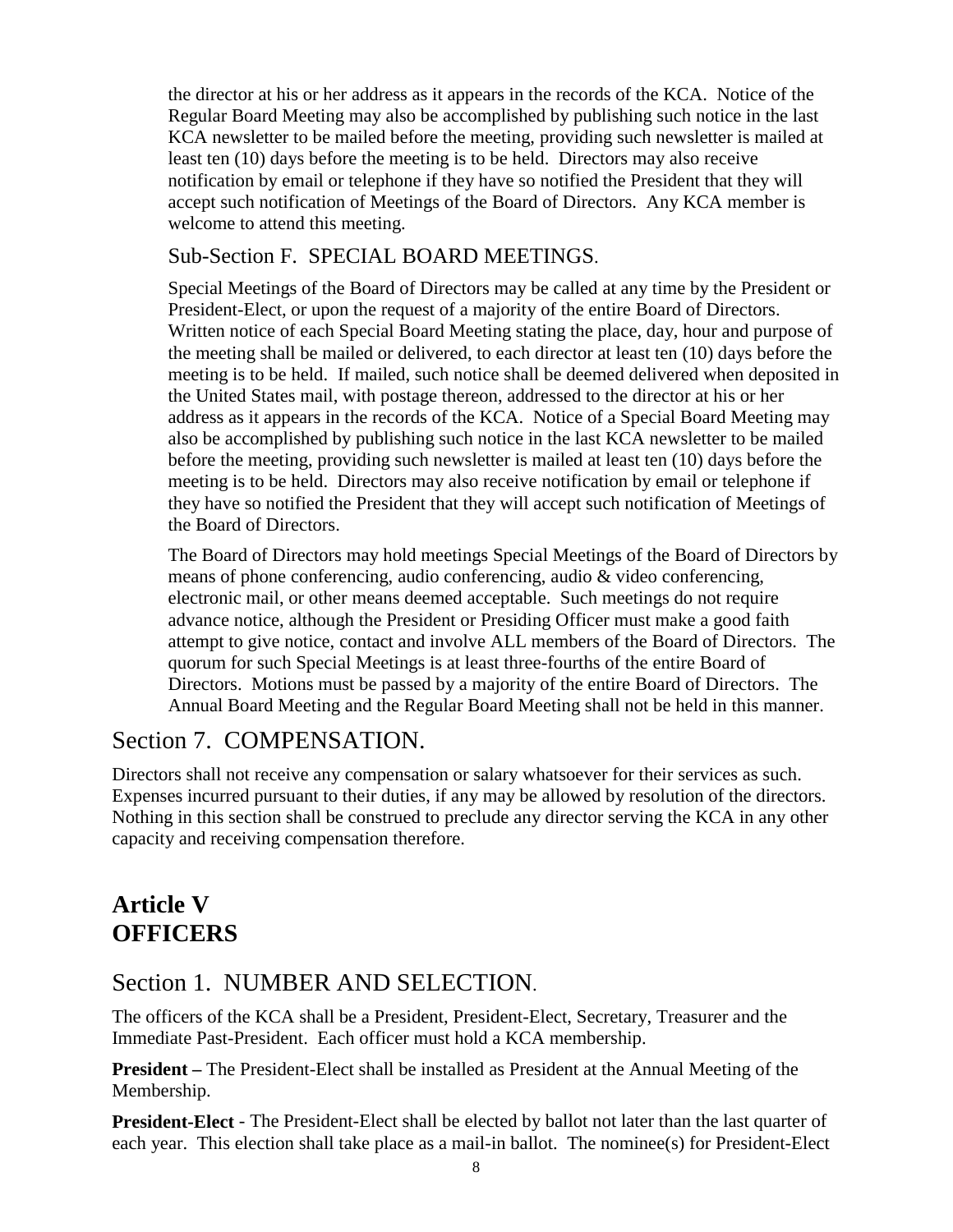shall be determined by the Nominating Committee, however, any KCA membership may nominate a KCA member for President Elect. All nominees, whether from the Nominating Committee or those nominated by KCA memberships shall be placed on the ballot. Permission must be obtained from any nominee before their name shall be placed upon the ballot. The President shall appoint a committee of Board of Directors members to distribute, receive and count such ballots. If the vote totals for the candidates receiving the highest total of votes results in a tie, then candidates with lesser vote totals will be removed and the candidates remaining will be subject to a new vote to be taken at the next Annual Meeting of the Membership.

**Secretary** - The office of the Secretary shall be filled at the Annual Meeting of the Membership as outlined in Article III, Section 6, Sub-Section C, (e)(2).

**Treasurer** - The office the Treasurer shall be filled at the Annual Meeting of the Membership as outlined in Article III, Section 6, Sub-Section C, (e)(2).

**Immediate Past-President** - The immediate Past-President shall be retained as an officer for the period immediately following his tenure as President and until the end of the term of the President who replaced him.

**Other Offices** - The Board of Directors may from time to time create such other offices or assistant offices as may be deemed necessary, however, these officers will not be members of the Board of Directors. Said other offices shall be filled either by 1) appointment by the President with approval of the Board of Directors or 2) elected by the membership at large at the Annual Meeting of the Membership or at a Special Meeting of the Membership.

## Section 2. TERM OF OFFICE.

All officers shall serve from their installment at the Annual Meeting of the Membership until the same Meeting in the following year.

## Section 3. RESIGNATION.

Any officer may resign at any time by giving written notice to the Secretary or President of the KCA. Such resignation shall take effect at the time specified. Unless otherwise specified, acceptance of such resignation shall not be necessary to make it effective. Any resignation by an officer is also a resignation of any associated membership position on the Board of Directors, or any associated chairpersonship held by that person.

## Section 4. REMOVAL.

For removal of officers who are also members of the Board of Directors, Section 4 of Article IV, REMOVAL OF DIRECTORS shall apply. Other officers may be removed by two-thirds vote of the Board of Directors at any regular, annual, or special meeting of the Board of Directors for any reason.

### Section 5. VACANCIES.

For filling officer positions who are also members of the Board of Directors, Section 5 of Article IV, VACANCIES, shall apply. Non-director officer positions may be filled by appointment by the President with approval of the Board of Directors for the unexpired portion of the term.

### Section 6. DUTIES OF OFFICERS.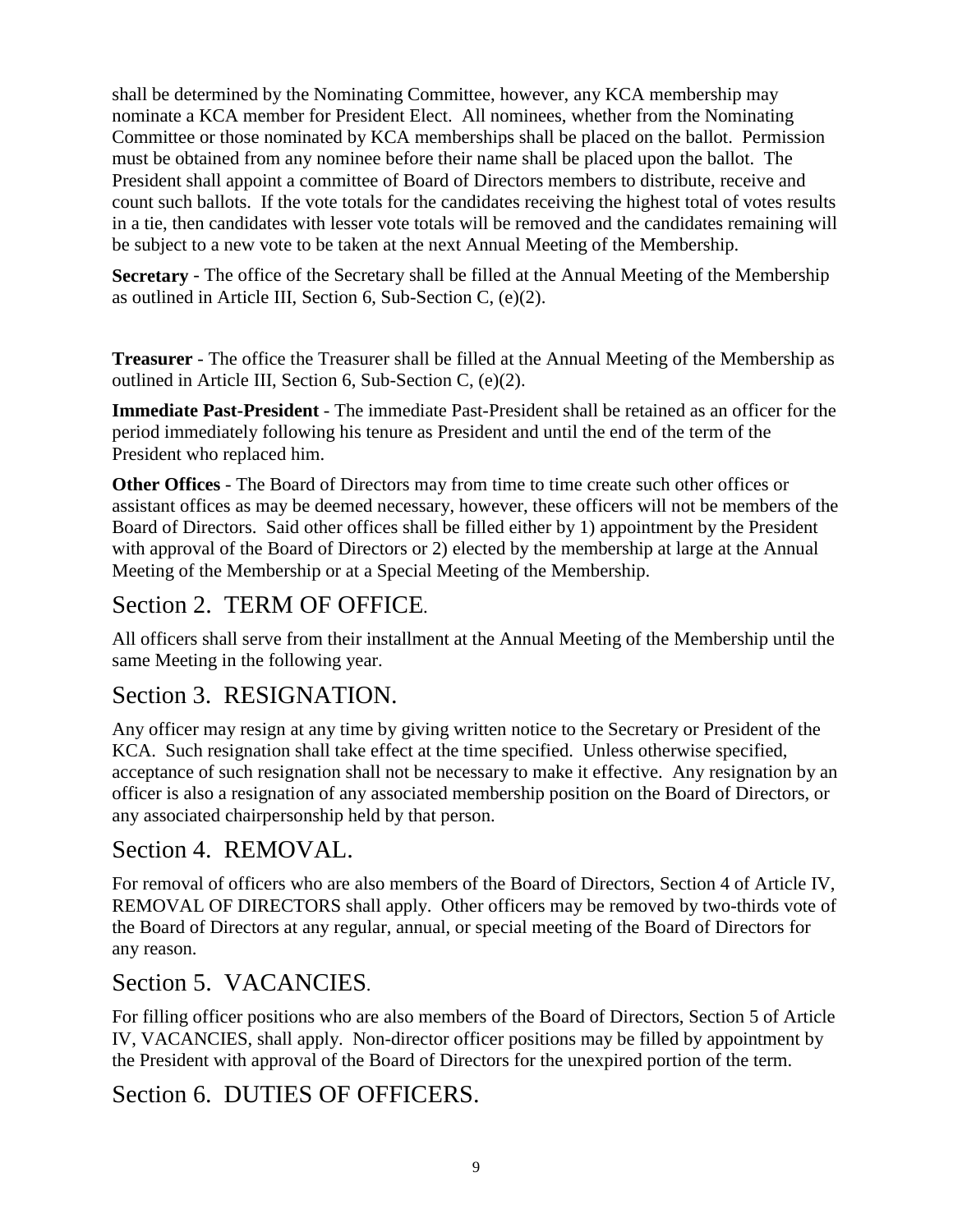- a. **PRESIDENT**. The President shall preside at all meetings of the members and of the Board of Directors. He or she shall serve as an ex-officio member of all committees and shall have the power to call meetings of the members under provisions of the Bylaws. The President may call meetings of the Board of Directors subject to the provisions of these Bylaws, and shall appoint the standing committees of the KCA except as otherwise provided by these Bylaws. In addition, he or she shall have all other powers, duties and responsibilities which may be delegated to that office by the Board of Directors. When presiding at any Board of Directors meeting or Membership Meeting, the president shall only vote when necessary to break a tie vote. The President shall submit a report on the activities of the KCA and its committees at the Annual Membership Meeting.
- b. **PRESIDENT-ELECT**. The President-Elect shall work with and at the direction of the President in governing the KCA. The President-Elect shall preside at all meetings in the absence of the President. In the event of the death or incapacitation of the President, the President-Elect shall exercise all the powers and duties granted to the President therein. The President-Elect shall at all times serve as an ex-officio member of all committees and shall have such other powers, duties, and responsibilities as may be delegated to him or her by the Board of Directors and/or the President.
- c. **IMMEDIATE PAST-PRESIDENT**. The Immediate Past-President shall work with and at the direction of the President and the Board of Directors in achieving the goals and objectives of the KCA. He or she shall have such other duties and responsibilities as may be delegated to him or her by the Board of Directors and/or the President.
- d. **SECRETARY.** The secretary shall be responsible for keeping the business records of the KCA, attending to such correspondence as may be assigned by the president and/or Board of Directors, keep minutes of all Membership and Directors meetings and shall have such other duties and responsibilities as may be delegated to him or her by the President and/or the Board of Directors.
- e. **TREASURER.** The Treasurer shall receive and hold all funds of the KCA and shall disburse funds only as authorized by the President and/or Board of Directors, and shall have such other duties and responsibilities as may be delegated to him or her by the President and/or Board of Directors. Disbursements of funds equal to or greater than a standing limit set by the Board of Directors must be approved by a majority of the Board of Directors.

## **Article VI CHAPTERS**

### Section 1. GENERAL.

The KCA shall have sub-units known as Chapters. These Chapters shall exist either in the form of local boating clubs (e.g. Wichita Chapter) or as statewide special interest groups (e.g. Kayak Chapter). All members of a Chapter must also be a member of the KCA. These Chapters shall not be a fully incorporated organization.

### Section 2. MEMBERSHIPS.

KCA members may choose membership in a chapter sub-unit. Chapter dues, if any, may be paid directly to the KCA Treasurer. Membership in a specific Chapter is accomplished by indicating that affiliation when applying for membership in the KCA or by notifying the KCA Treasurer and paying appropriate chapter dues if required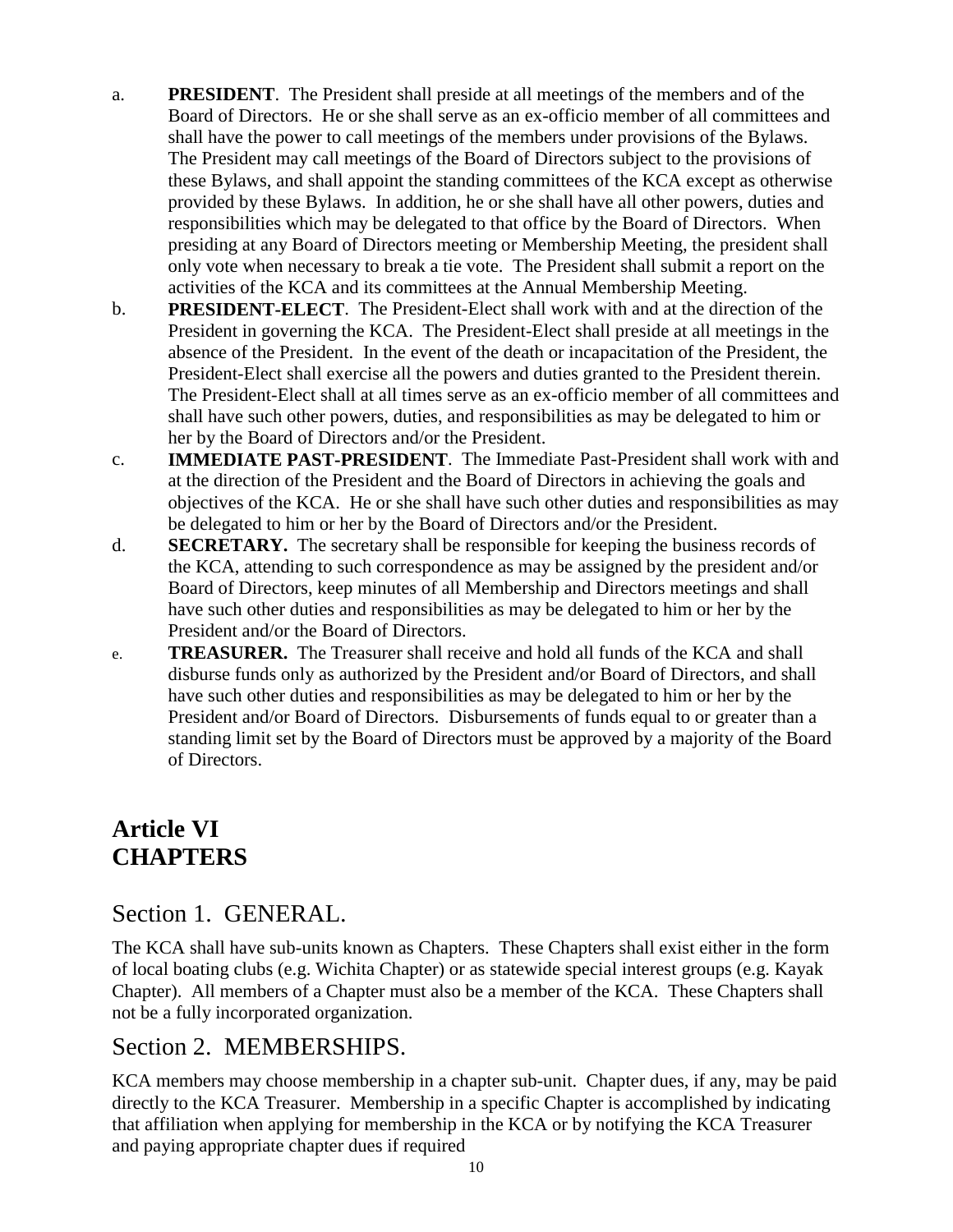### Section 3. LEADERSHIP.

The KCA allows each Chapter to name an individual to serve on the Board of Directors of the KCA. How this individual or other internal, leaders are chosen is entirely up to the discretion of the Chapter.

#### Section 4. FUNDING.

Chapters may conduct fund raising activities for either their own benefit or for the KCA's benefit. This could include chapter dues in addition to the KCA dues.

#### Section 5. ACTIVITIES.

Outside of the annual Chapter meeting required by the KCA, the activities of the Local Chapter are unrestricted as long as they are not in conflict with the Bylaws of the KCA. Some obvious activities would be local and out of state floats, potluck dinners, slide nights, boating clinics, etc.

# **Article VII COMMITTEES**

## Section 1. STANDING COMMITTEES.

This section will become effective at the 2001 Annual Meeting of the Membership and all years thereafter. Until said time, Article VII, COMMITTEES, Section 1., STANDING COMMITTEES, of the previous Bylaws, shall continue to be in effect.

There are five (5) standing committees based on need and interest of the organization. The Chairperson of each Standing Committee shall be filled at the Annual Meeting of the Membership as outlined in Article III, Section 6, Sub-Section C, (e)(2). The term of office for the Chairpersons of Standing Committees is from the time of their appointment and approval until the next Annual Meeting of the Membership. During their terms, these chairpersons shall also be deemed to be members of the Board of Directors of the KCA. These committees and their responsibilities are:

- 1. **ACTIVITIES**. This committee shall organize and be responsible for trips and other activities and events that support the purposes of the KCA.
- 2. **SAFETY / EDUCATION**. This committee shall both develop and promote activities related to paddling safety. It shall further develop and promote educational activities that both serve the interests of the club membership and lead to a favorable public image.
- 3. **NEWSLETTER**. This committee shall publish and distribute a newsletter to the membership. The publishing schedule shall be determined by the Newsletter Editor, who is the Chairperson of this committee, with the approval of the Board of Directors.
- 4. **MARKETING & MEMBERSHIP.** This committee shall actively seek new members for KCA who believe in the ideals of KCA and support the Outdoor Code. The committee shall promote KCA in a manner to achieve that goal
- 5. **INTERNAL AFFAIRS.** This committee shall develop and maintain awards, items and other projects necessary to promote KCA among its members. It shall also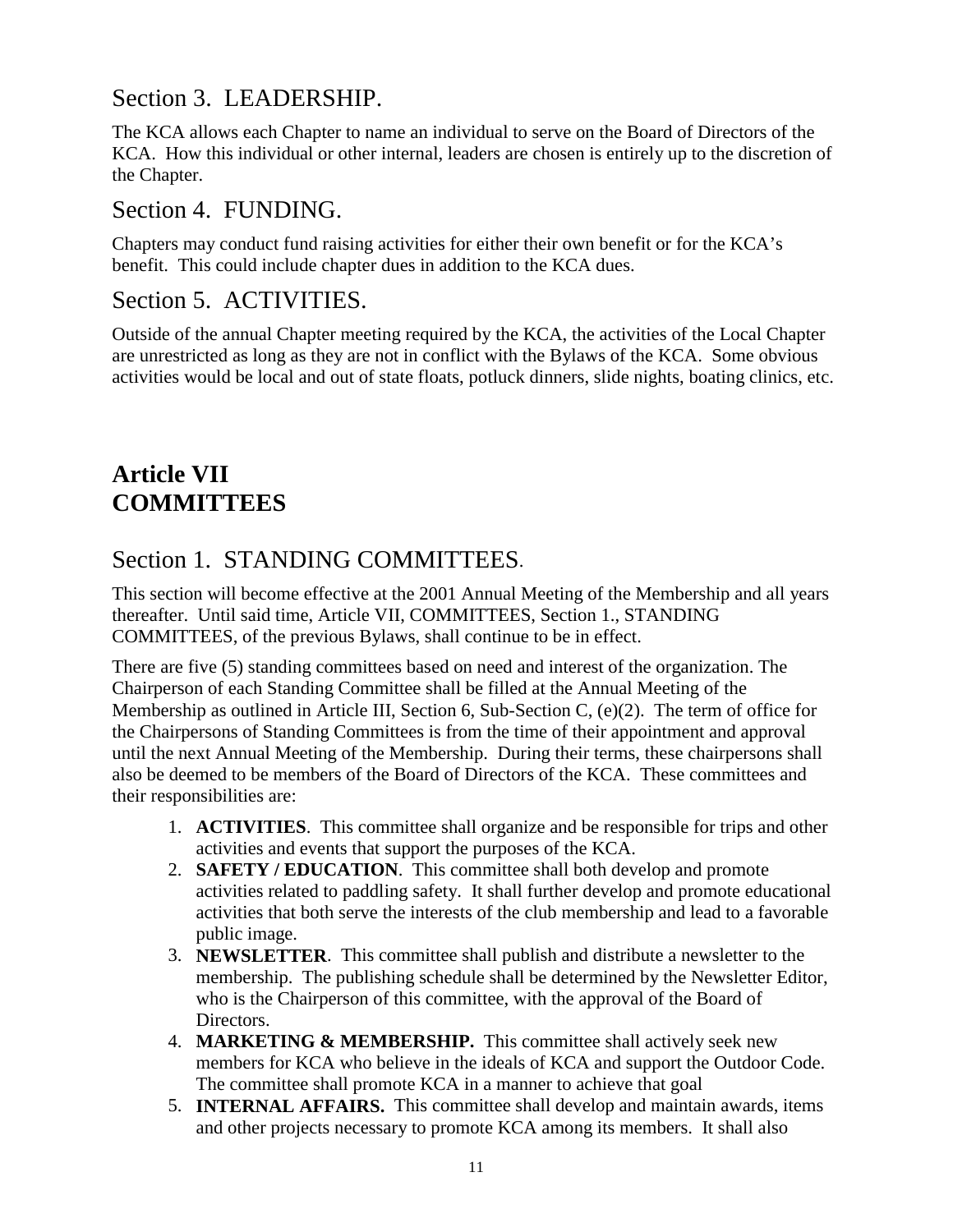investigate violations of the Outdoor Code by members of KCA and report its findings and recommendations to the Board of Directors.

Standing Committee chairpersons shall report their committee activities at the Board of Director Meetings and the Annual Meeting of the Membership. Sub-committees may be appointed by committee chairpersons as needed to support the standing committees. The chairperson of each sub-committee shall be a member of the standing committee

## Section 2. NOMINATING COMMITTEE.

A Nominating Committee shall be appointed by the Board of Directors at least three (3) months before the annual election. This committee shall recommend nominees for President-Elect and may assist the Board of Directors by recommending committee chairpersons and officers. The Nominating Committee shall secure consent from each nominee before he or she is recommended for nomination. Persons appointed to the Nominating Committee are not entitled to membership on the Board of Directors by appointment to the Nominating Committee.

## Section 3. TEMPORARY COMMITTEES.

Temporary Committees and their members are appointed by the President with the approval of the Board of Directors. Temporary Committees may be appointed and dissolved as the President and the Board of Directors determine necessary. Membership, including the chairperson, on Temporary Committees or removal of membership on Temporary Committees, may be done at any time for any reason by the President with the approval of the Board of Directors. Temporary Committee chairpersons shall report their committee activities at the Board of Directors Meetings and the Annual Meeting of the Membership if requested to do so by the President or by the Board of Directors.

## **Article VIII AFFILIATION**

#### Section 1. GENERAL.

The KCA may affiliate with other organizations that share common objectives and purposes.

#### Section 2. REPRESENTATION.

The President, with the approval of the Board of Directors, may appoint representatives to affiliated organizations Upon approval by the Board of Directors the cost of such affiliation may be paid by the KCA.

#### Section 3. REPORTS.

Such appointed affiliation representatives shall report directly to the president and/or the Board of Directors, and an activity report shall be submitted at the annual meeting of the Members.